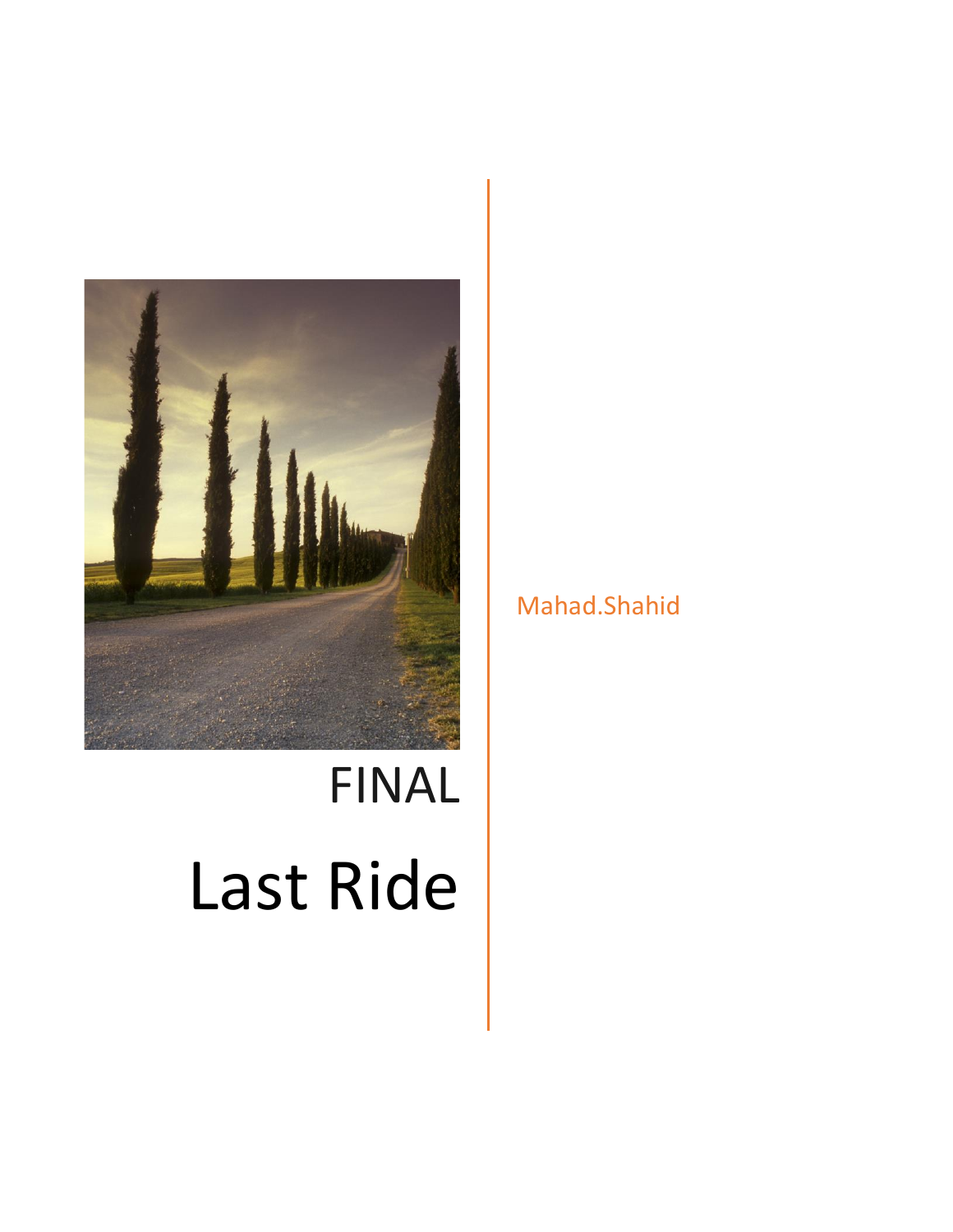#### Reflection

The amazing and subtle semester of Spring has brought many reforms and has destined for me as a student to learn more. One thing I will never forget is Professor Penner's creative writing class. This class has taught me a lot from critical thinking, elaborating, proving, and writing. I have written and typed several journals, memoirs and poems also have experienced to critique the work of peers and great authors.

One of my favorite pieces of writing has been when I wrote about my car and my relationship with it also contributing to how it relates to everyone that sits in it.

Not to forget communication has been a keen concept in this class. In I think not only has it helped with writing skills but as well has helped with speaking and language skills as well. Keeping everything to the professional level we have worked in groups and pairs to breakdown and analyze pieces of literature.

Likewise, I must recall that Professor Penner gave the students a book that everyone had to read and evaluate.

I would not want to go off topic, but I wanted to turn back to this funny experience that occurred with me. I remember almost two or so weeks ago I lost my bag on campus that I told Professor Penner about and she helped me recover it.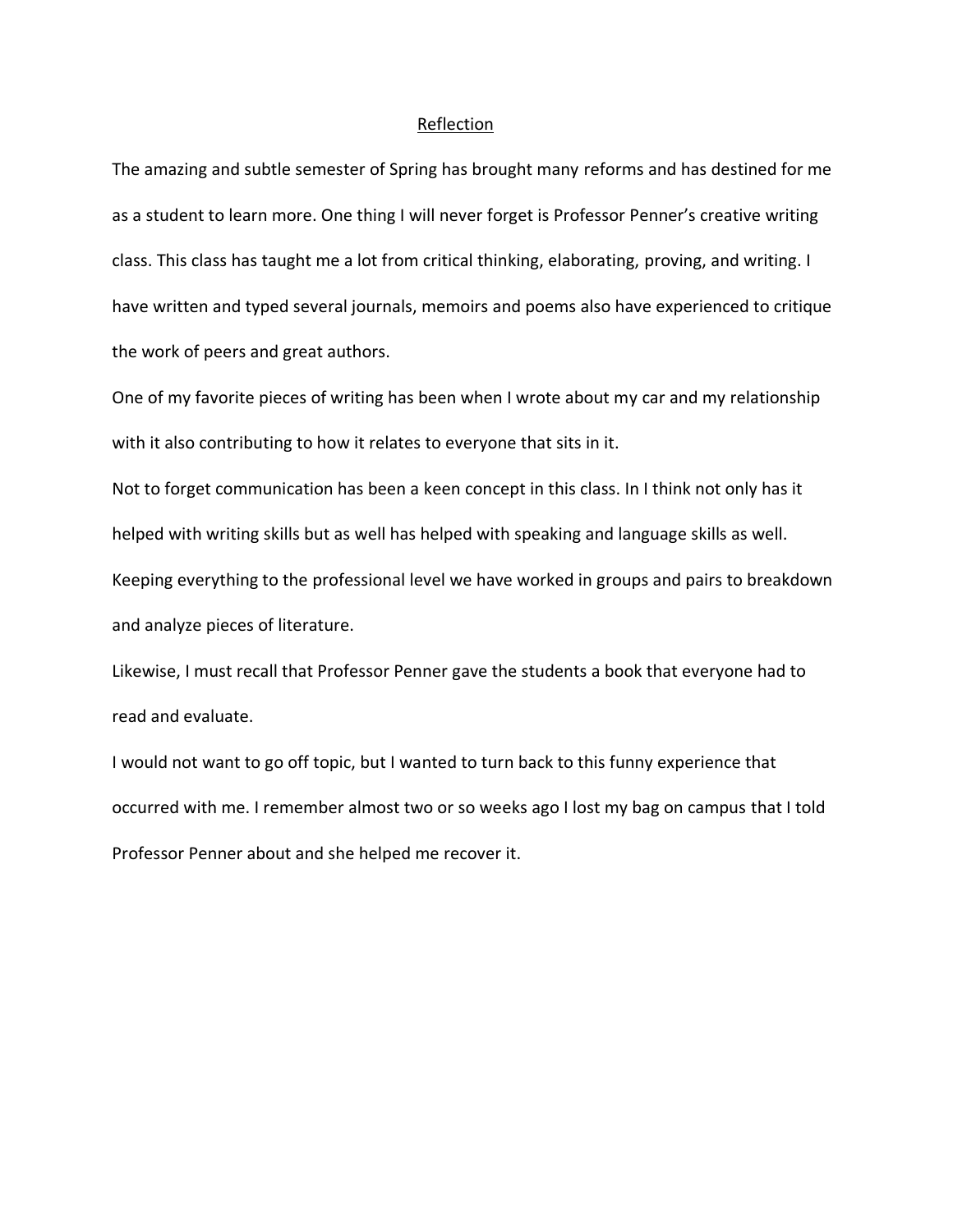#### Memoir

The historic year of 2020 which was a big turning point for me in my life. Every year every human learns, earns, loses and life goes on. A person can earn both money and a lesson but he or she will only decide to take home the asset or skill that holds more value. The year was en entire roller coaster ride for me consisting of ups, downs, twists, and turns. There were points during which I felt like getting off the roller coaster, but I knew at the end the roller coaster will stop.

On the 26<sup>th</sup> of February 2020 I got a call from home stating that my grandpa had passed away. Seeing my family sad and disturbed really brought me closer to reality. It pulled me out of the imaginary life scenarios I always created in my head. My grandpa passed away at the age of seventy. That man had one of the coolest jobs out there. Due to him working as a right hand for the President of Pakistan I was able to visit the President's cabin and meet him when I was a kid. This piece of my life dates to 2010. Similarly, in the same office I was able to meet the Prime Minister of Pakistan as well.

A few weeks post to my grandpa passing away the disease that has conquered the planet and has consequently led to a high death toll known as the Coronavirus or Covid 19 tagged along. The Corona virus had taken and till this day is taking a tremendous number of lives. One of its consequences also consisted of high unemployment rates, store closures, academic departments like schools and colleges shutting down. Everything became less and less busy since people started staying home. However, hospitals and funeral homes were becoming overloaded with the number of patients and dead bodies to the point that trailers were being used to morgues to store bodies.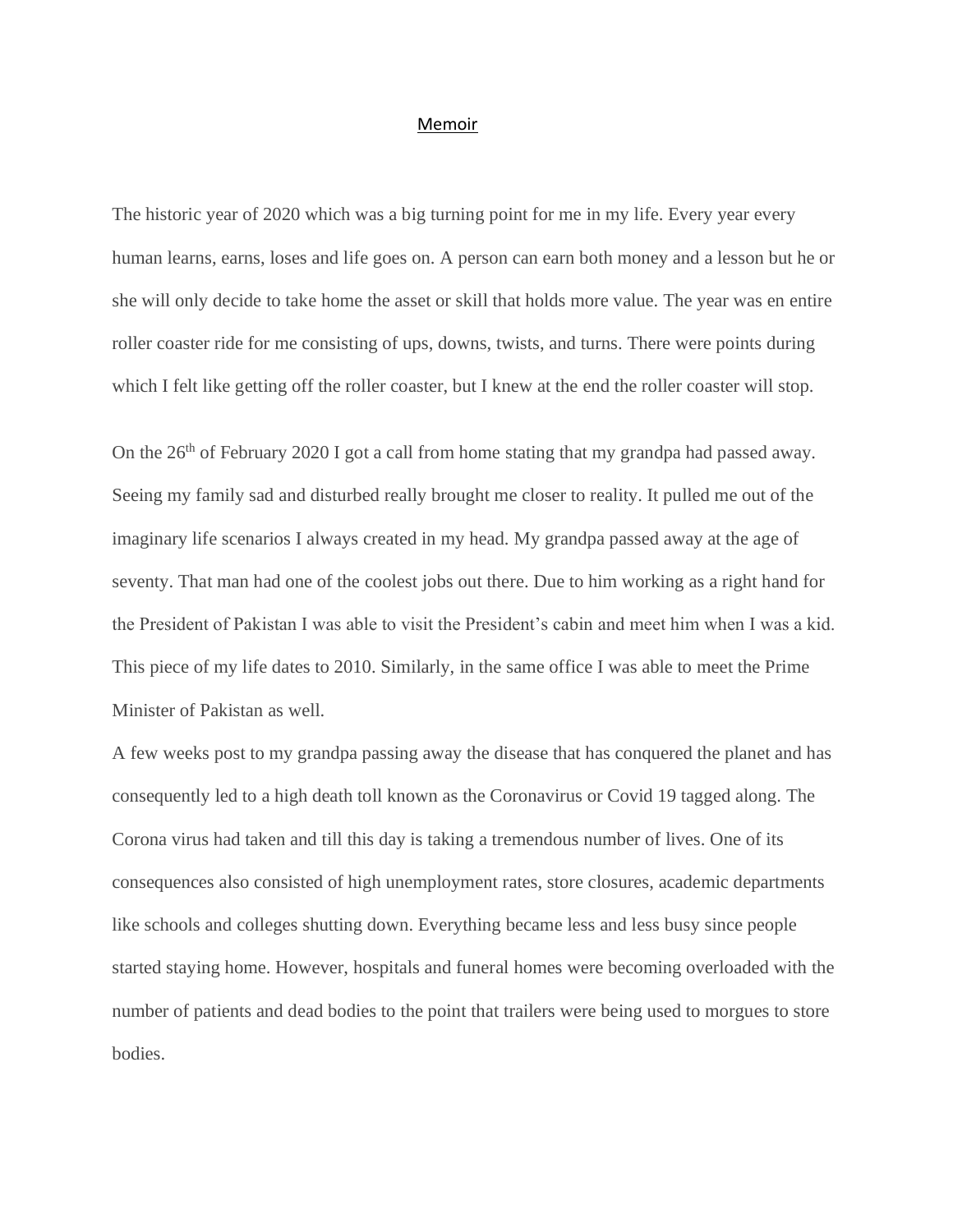Looking at the positive side I never ever thought that I will be able to spend this much time together with my family. Everyone that includes my mom, my dad, my younger brother stayed home. Right when we got done with online school and had lunch we used to gather for a movie and or various board games. I necessarily enjoyed shuffling the deck of cards with my dad. I think we played over three hundred games in total in which I only won like six against my family.

As temperatures were rising summer was approaching my High School graduation was getting closer and closer. I imagined graduating high school with my friends and throwing my cap in the air but that never happened. We students were left with a virtual graduation via zoom and had to collect our diplomas in person. I graduated high school on  $20<sup>th</sup>$ June 2020.

There was barely two months in between until college started. While I was waiting for that I was busy working on FAFSA and applying for scholarships. I had also started to work those two months to save money for college on the side.

One thing I can proudly say the most important thing I impatiently waited for was my newborn baby brother that was born during Covid. He was born on September 22 of 2020 at Maimonides Medical Center.

Calculating up 2020 it was a give and take form of year for me. Life took away things from and life gave me new experiences and new things as well. I am forever grateful for everything I have.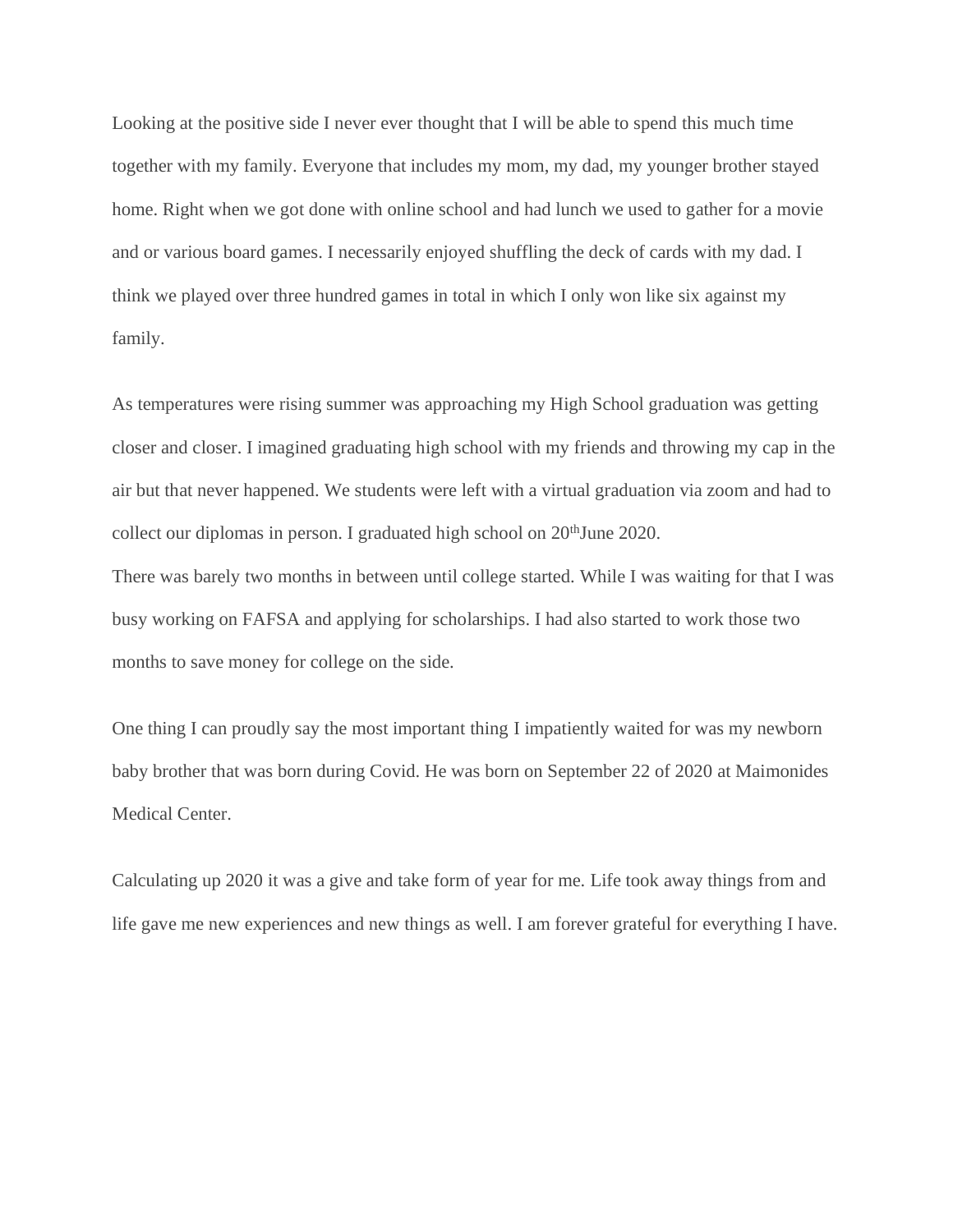### Short Story

 Not to sound illegal but making moves under the table has always been mt favorite part of life. I feel anonymous everyday due to changes I made in my lifestyle. I can use various forms of example and scenarios describing myself going or making myself feel anonymous.

 I used to be known as Mahad Banks that was the name I went by that made me popular in high school, in the community and on social media.

 As time passed by, I started to become more and more hidden because of my girlfriend. I wanted to keep my relationship more and more private and focus on four things. College, Work, family, and my girlfriend. Before everything I used to be coming home as three or four in the morning feeling like I had no responsibility.

 To protect my relationship and give life necessities more focus and attention I went off social media, took a break from all m friends. It is not like that I am living a boring life and I am not outgoing. I am enjoying every corner and aspect of life.

 The only difference is that I do not post anything on social media, people do not know where I am or who I'm with. The things I am doing in life and my achievements.

 I bought a brand-new car and I am also opening up a business with one of my coworkers. No one knows besides my family and girlfriend. I live my life for my life in a way instead of making out seem like I'm going overboard.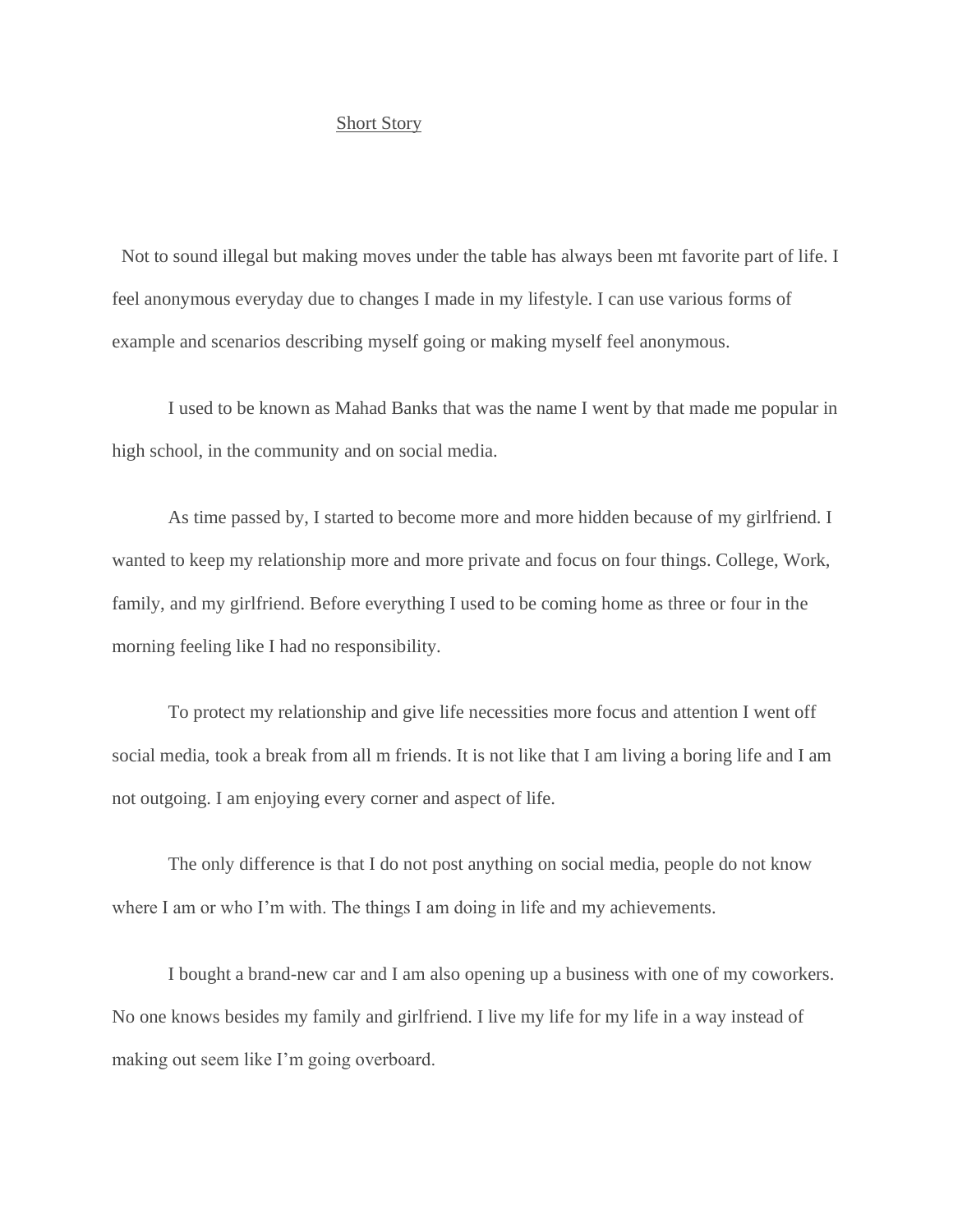Late nigh restaurants, parties, drives are still enjoyed by me the only difference is rthat they are solo and anonymous no one knows about them . Basically, my comparison to my previous open life and a life that I'm living underground not informing anyone of it makes me feel anonymous.